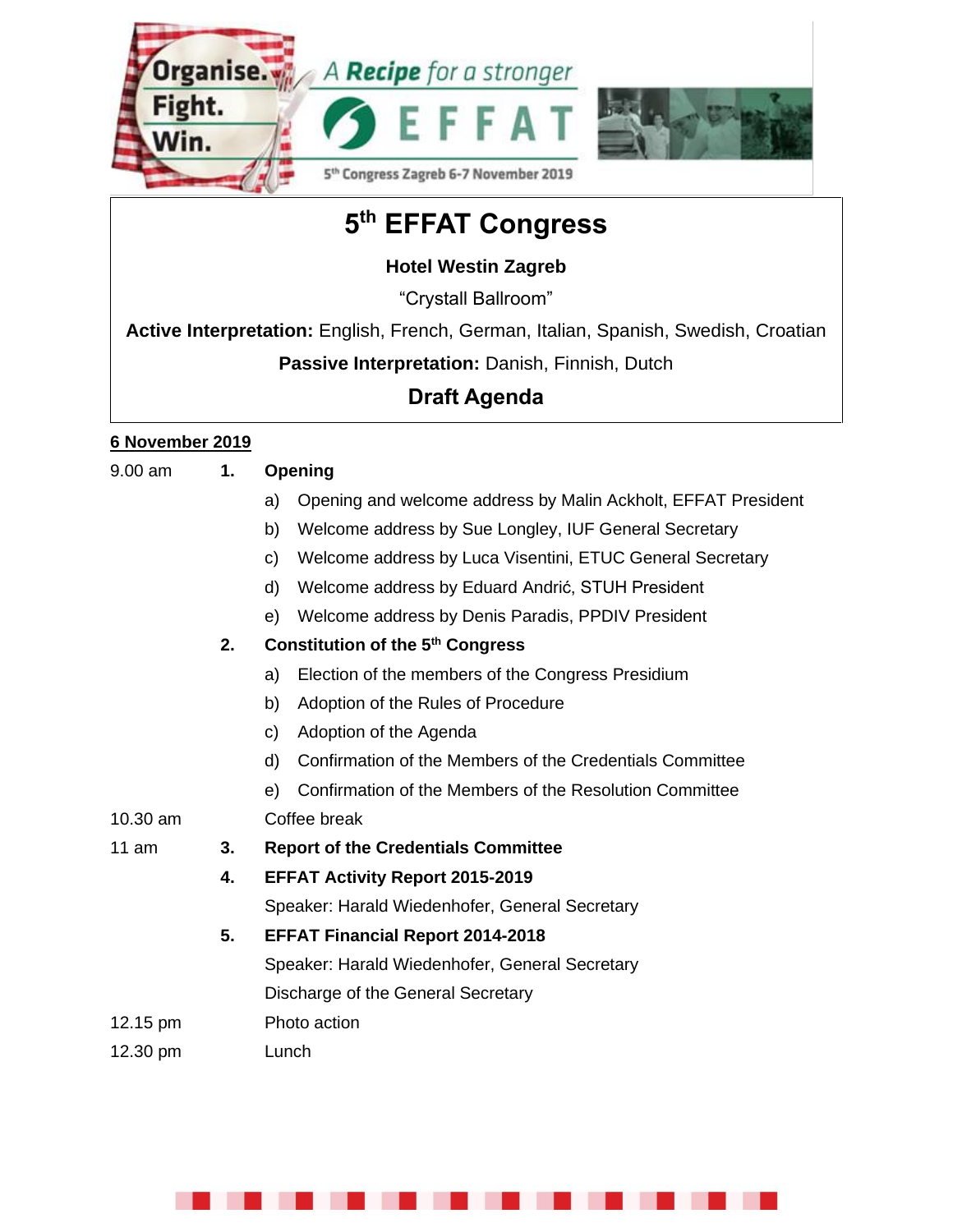

the Member Organisations

2 pm **6. New EFFAT Statutes**

2.30 pm **7. Elections**

|         |    | <b>Election of the President</b><br>b)                                                                                                                                            |
|---------|----|-----------------------------------------------------------------------------------------------------------------------------------------------------------------------------------|
|         |    | Election of the two Deputy Presidents based on proposals from the<br>C)<br>Member Organisations and on the recommendations of the Executive<br>Committee                          |
|         |    | Election of the General Secretary<br>d)                                                                                                                                           |
|         |    | Confirmation of the Chairpersons and their Deputies of the Sectors, the<br>e)<br>Committees and the Bureau of the Youth Committee as members of the<br><b>Executive Committee</b> |
|         |    | f)<br>Election of the Auditing Committee members based on the<br>recommendations of the Executive Committee                                                                       |
| 3.30 pm |    | Coffee break                                                                                                                                                                      |
| 4 pm    | 8. | <b>Political Motions and Resolutions</b>                                                                                                                                          |
|         |    | Speaker: Chairperson Constitution Committee, Resolutions Committee                                                                                                                |
|         | 9. | <b>Introduction of the Political Framework Documents</b>                                                                                                                          |
|         |    | <b>EFFAT Political Framework 2020-2024</b><br>a)                                                                                                                                  |
|         |    | EFFAT Action Plan 2020-2021<br>b)                                                                                                                                                 |
|         |    | Budget 2020-2021<br>C)                                                                                                                                                            |
|         |    | <b>Speaker: General Secretary</b>                                                                                                                                                 |
| 6 pm    |    | End of first day of Congress                                                                                                                                                      |

Speaker: Chairperson Constitution Committee, Resolutions Committee

a) Election of the Executive Committee Members based on proposals from

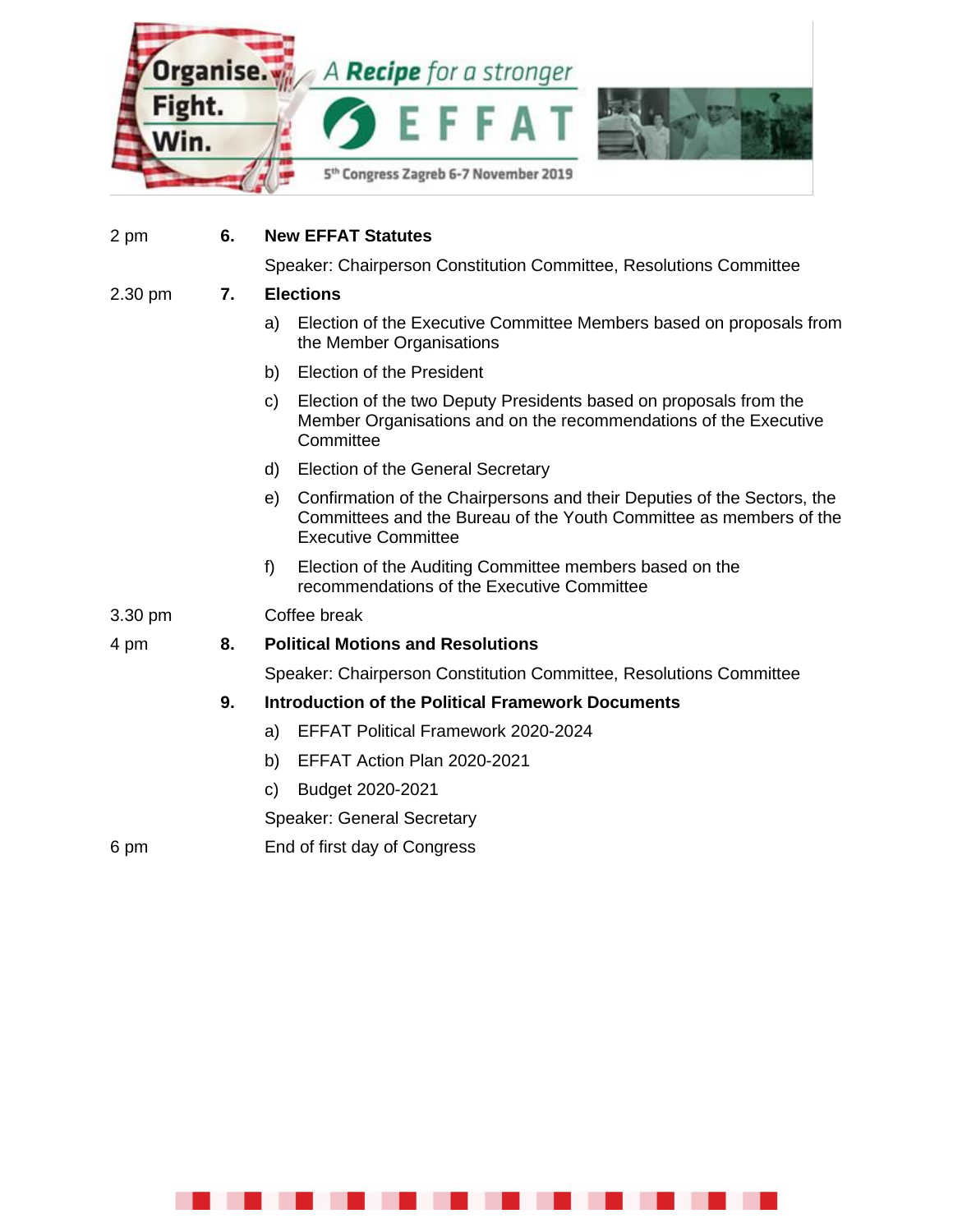

#### **7 November 2019**

#### **Discussion of the EFFAT Political Framework 2020-2024 and the EFFAT Action Plan 2020-2021 and their implementation**

8.30 am **1. The Future of Work:** People before profits

**Introduction**: Klaus Dörre, Friedrich Schiller Universität, Jena

**Moderator**: Joe Clarke

- Fighting neo-liberalism, growing inequalities, working poor phenomenon and precarious working conditions
- Addressing short-term financial interests in the food supply chain from farm to fork
- Shaping the impact of digitalization and automation and ensuring a fair share of the technological gains
- Saving the planet through climate action to build a just transition and new quality jobs
- Protecting workers' standards and fair international trade in a globalised world

**Conclusions of the session:** Pilar Rato

10.30 am Coffee break

#### 11 am **2. The Future of Europe:** A fairer Europe for workers

**Introduction:** Evelyn Regner, Member of the European Parliament

**Moderator**: Silvie Mariën

- Creating a better and fairer Europe that tackles inequalities and secures social justice
- Strengthening collective bargaining to increase wages and achieve better standards of living and work
- Promoting and supporting a fair and inclusive integration process of migrants for the benefit of all
- Fighting against social dumping and attacks on workers' rights
- Defending democracy and society against nationalists, anti-Europeans and far-right forces
- Ensuring a sustainable CAP reform which creates more and better jobs

**Conclusions of the session:** Enrico Somaglia

12.30 pm Lunch